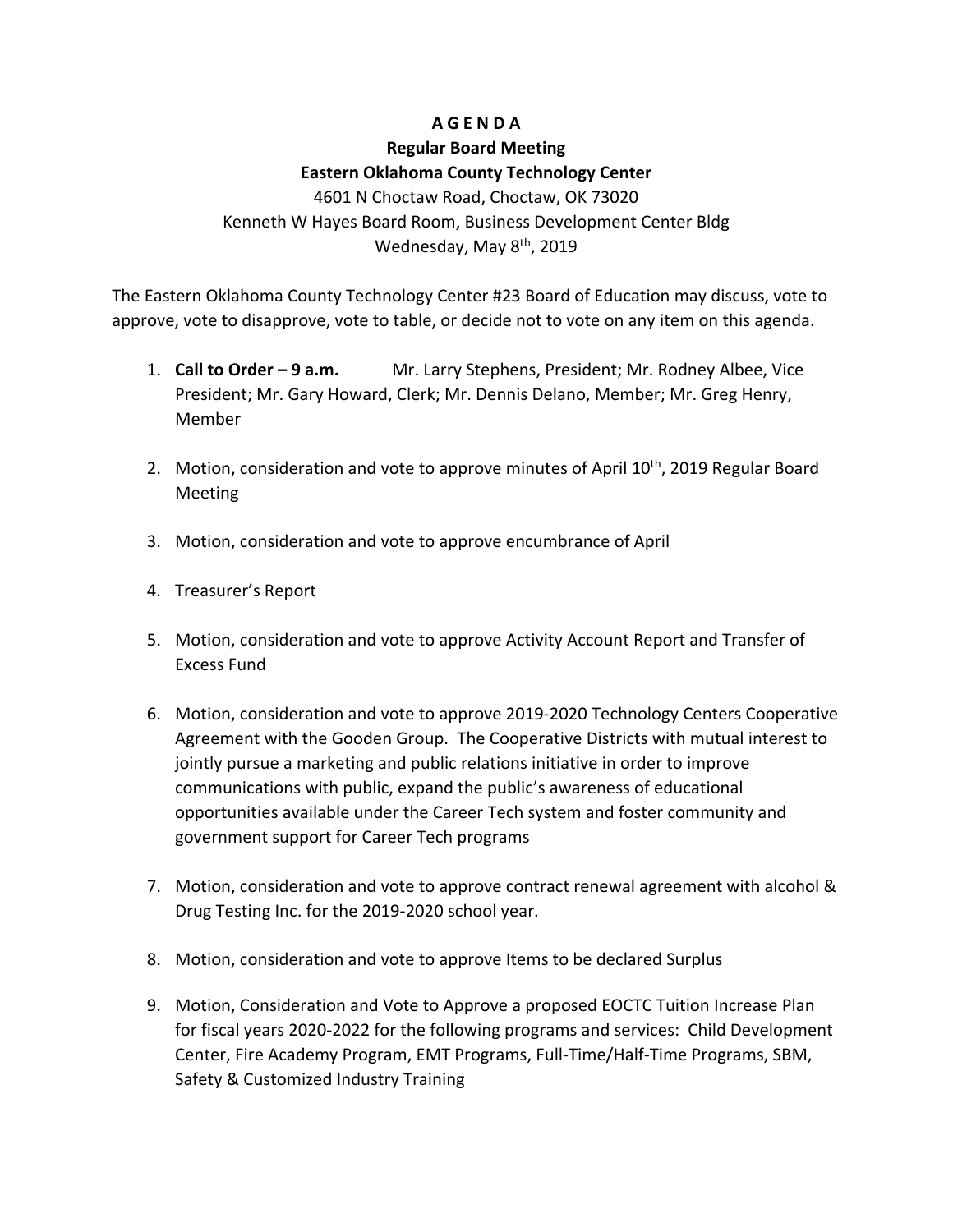- 10. Motion, consideration and vote to approve Eastern Oklahoma County Technology Center Strategic Plan
- 11. New Business: In accordance with *Okla. Stat. tit. 25, §311(A)(9)*, "new business" means any matter not known about or which could not have been reasonably foreseen prior to the time of posting of the agenda.
- 12. Superintendent's report

Proposed Executive Session for the purpose of discussing the following so the board can return to open session and take action pursuant to Executive Session Authority: *Okla. Stat. tit. 25, §307(B)(1),(3) and (7).* The following items are proposed for discussion during the Executive Session:

- a. Resignation as listed on Personnel Report
- b. New Employment as listed on Personnel Report
- c. Re-Employment as Non-Certified Personnel Staff as listed on Personnel Report for school year 2018-2019
- 13. Motion and vote to convene in Executive Session
- 14. Motion and vote to return to Open Session
- 15. Board President's Statement of Executive Session Minutes
- 16. Motion, consideration and vote to approve, disapprove or table the following:
	- a. Resignation as listed on Personnel Report
	- b. New Employments as listed on Personnel Report
	- c. Extra Duty Employments as listed on Personnel Report
- 17. Board Comments
- 18. Motion and vote for approval to Adjourn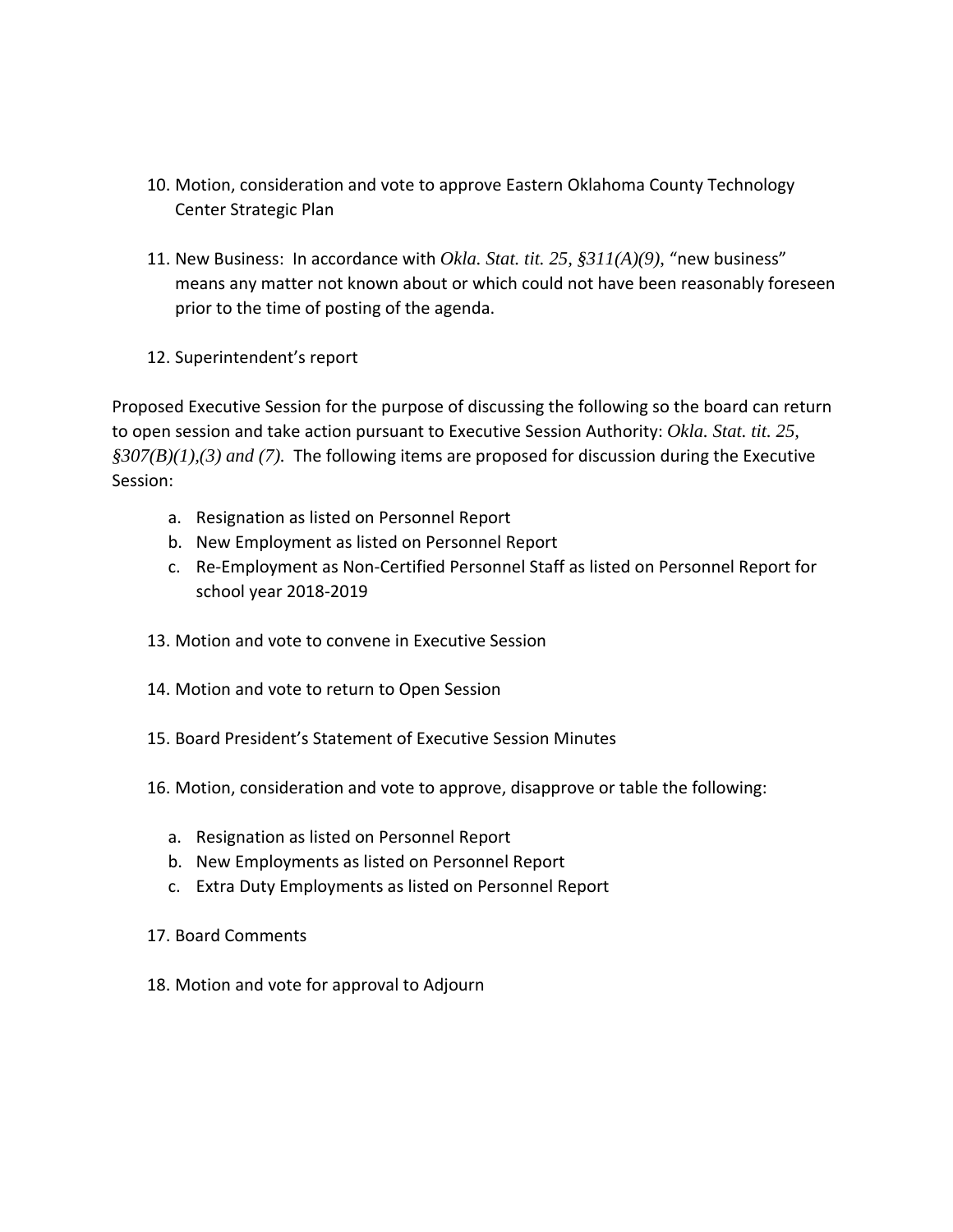Agenda Posted: Monday, May 6<sup>th</sup>, 2019 by 12:00 noon. Front door of Business Development Center building

Posted by:

Minutes Clerk

The next Regular meeting of the Board is: **Monday, June 3rd, 2019** 9:00 a.m. Kenneth W Hayes Board Room